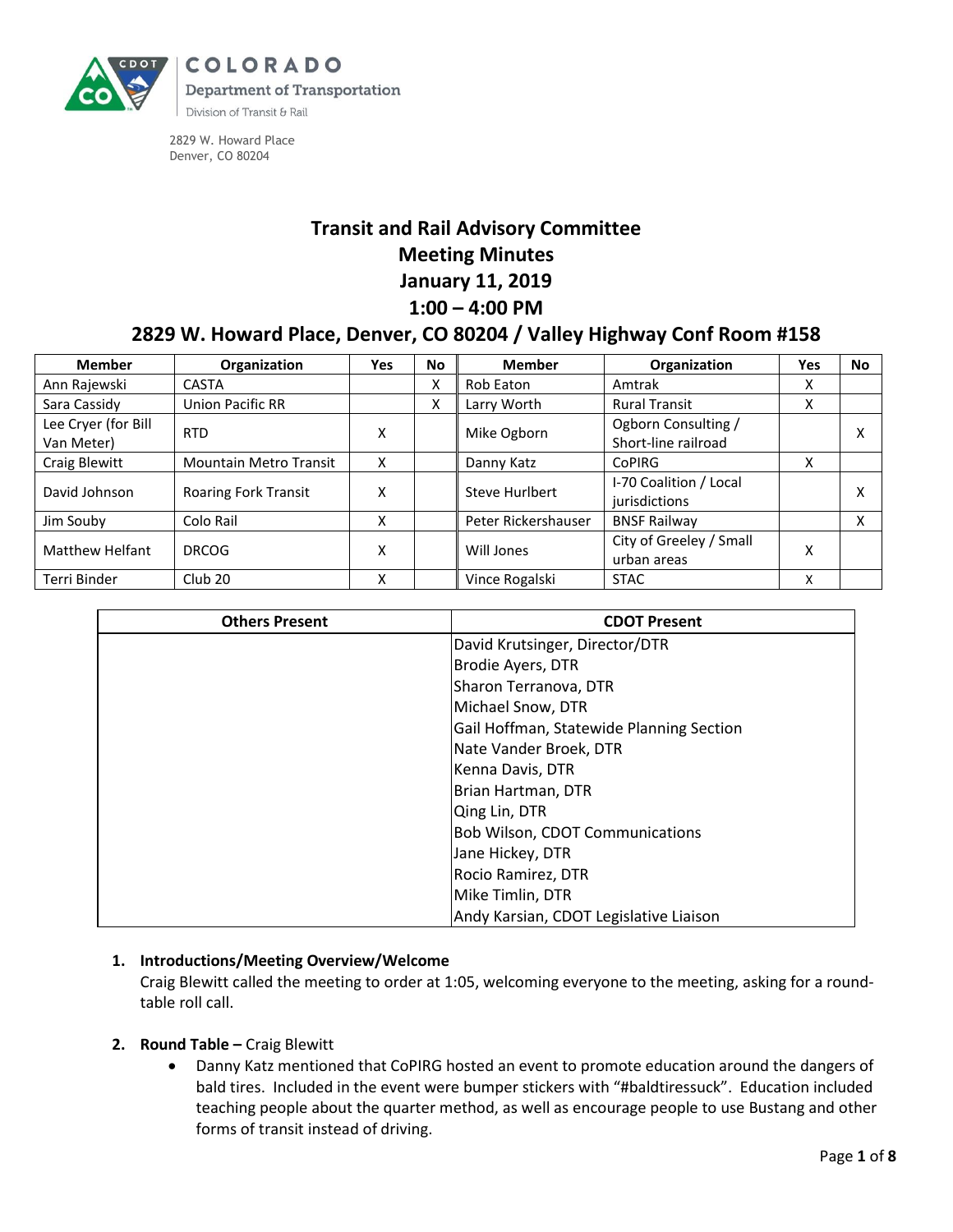- Darren Davis is the new Greeley Evans Transit Manager.
- Craig Blewitt said that Mountain Metro Transit approved their 2019 budget, which will maintain the current level of service. MMT was approved for a bus storage facility that will accommodate their growth. Their triannual review with FTA is delayed due to the Federal Government shut down.

### **3. Statewide Transit Plan** – Nate Vander Broek (attachment)

- RFP released on November 9.
- Proposals due on December 20.
- Received proposals from four consulting teams.
- RFP Scoring Committee, consisting of several TRAC members, met on January 7 to discuss proposals.
- Oral interviews for the top 2 teams are January 14th.
- Firms selected the week of January 21 (estimated).
- Contract executed February 21 (estimated).
- Data gathering and coordination with the Statewide Transportation Planning team to continue throughout.

#### **4. Statewide Legislative Update** – Andy Karsian (attachment)

- Not much to update on from last TRAC meeting. The new congressional session has just begun.
- Legislature will have larger conversation about transit and multimodal as in the past
- Conversations will include electric vehicles and 18-21 year olds for CDL to drive interstate routes, which will need Federal Government approval
- Failed propositions on 2017 ballot
	- o Democratic wave with newly elected officials, but not with ballot measures
	- $\circ$  Record voter turnout, but not enough turnout in bellwether counties for places that need transportation improvements
	- $\circ$  Highest approval came from counties with interstates going through them, located on the Western Slope or in urban areas (especially 110)
	- o Prop. 109 did not pass in a single county
	- $\circ$  Prop. 110 only passed in five counties
	- o El Paso and Denver Counties passed transportation ballot measure the year before
		- Do not want to pass a second statewide measure
	- $\circ$  The size of prop. 110 made people scared of the state spending billions of dollars, even with website explanation of equity across the state
	- o Misunderstanding of why sales tax instead of gas tax
		- People in field understand why, diminishing returns and other negative qualities associated with a gas tax
		- Why sales? It polled well this will play out in legislative for small increase in gas tax and user fees
		- Not large chunk of change for the voters, but adds up for funding for transportation

#### **5. Ballot Measure / RFTA** – David Johnson (attachment)

- Property tax passed by voters (51%)
- Intended to diversify fleet with electric buses
- Passengers prefer coaches for long routes, increase seating capacity as well
- Craig Blewitt What lessons have been learned? Confidence in organization?
- David Johnson We do have a lot of trust from the community
	- $\circ$  Especially with implementation of BRT popular with transit riders, 7 minute frequency, competitive travel times with automobiles
- Detailed planning for mill levy, financial model summary to public, a lot of homework,
- Takeaway do your homework, and show public condensed amount of research/information (not everyone wants to know everything)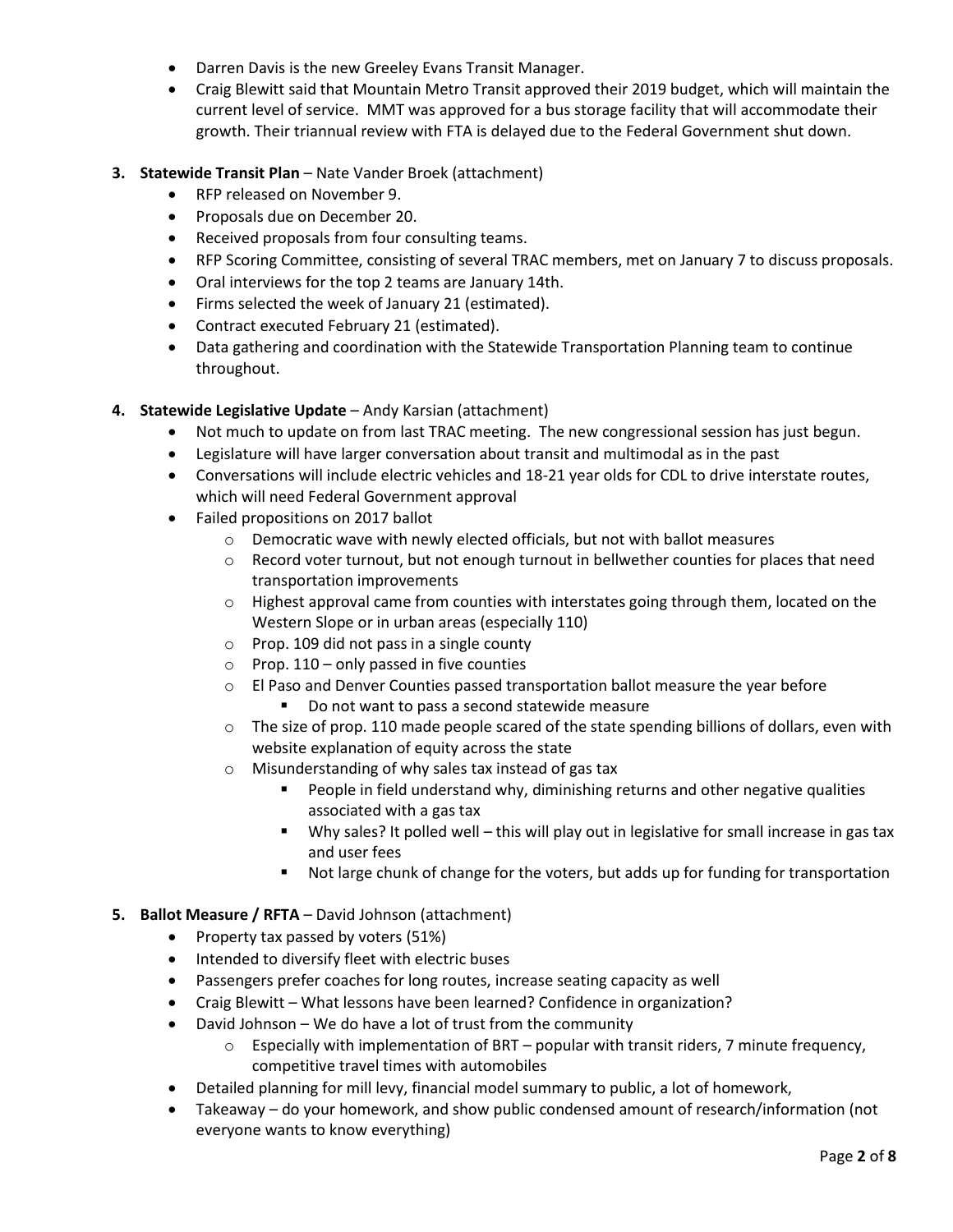- Danny Katz Transit tax increases involve expansion (map and plan), how did you visually convey what you are doing? New buses? Or how did you show the public what you were planning on doing?
- David Johnson Project website [\(https://www.rfta2040.com\)](https://www.rfta2040.com/) shows improvements, fleet replacement and expansion, variety of capital projects and improvements.
	- o Did not emphasize too much on decrease in service if the mill levy did not pass by 20-25% during off peak times. Would have led to a decrease in service while demand is increasing. Transit improvements are not just nice things to do for community, they are essential. Expected 20-25% increase in employment and residents in area over next decades. People are relying on transit as well as congestion reduction.
- Danny Katz who was leading vote yes-campaign or no-campaign?
- Davis Johnson No organized opposition to this campaign, but did win with narrow margin. Board members were involved, two led the campaign.
- **6. SB 18 – 001**  David Krutsinger (attachment)
	- New governor funds allocated sooner rather than later (by March), remainder to follow
	- $\bullet$  \$94 million, 15% to CDOT, and other 85% to TPR'S (about \$85 million)
	- Separate committee for this money allocation (groups listed in sheet) Transportation Commission approved and names starting to be filled in
	- Questions to be answered how to distribute money to TPR's, and should there be any adjustments for 50/50 match?
	- This group had come up with distribution formula, but without multimodal or TDM o Concept, not approved or adopted, needs to be multimodal
	- Terri Binder How did we get from only transit last spring to multimodal? What made that happen
	- David Krutsinger Legislation defines SB 1 as a multimodal option fund, intent to help TPR's for prop. 110 projects
		- $\circ$  Transportation Commission Legislation says to use population and ridership, but if ridership is weighted then more money goes to RTD. If weighted toward population then more money to rural areas. Guaranteed minimums for rural TPR's. Population did take the smallest part of the state totally out of the picture. Percentages based on roughly \$2 billion dollar fund from prop. 110. Small percent now to small population area.
	- Terri Binder Pedestrians and bikes are not as important for rural areas; transit is what is needed. How is that appropriated to an area like Dove Creek, do they need bike lanes and trails?
	- David Krutsinger We are asking to find bike and pedestrian areas in need will that change the data already presented, could employment or population represent bikes/pedestrians.
	- Lee Cryer Usually more biking and walking where there is transit
	- David Johnson Study in RFTA, diverse rate of trip making in region, biking and walking for utilitarian purposed, not just recreation.
		- $\circ$  Spent 2 years going to member organizations, clear at this time around that there wasn't one magic transportation need in the area – trails, transit, bike and pedestrian needs. Can send this information to committee. Bike and pedestrian not as used to get around but still very important.
	- Lee Cryer look at ACS data for commute by mode, but only captures work trips, and may be undercounted.
	- Craig Blewitt Capital or operation?
	- David Krutsinger Capital projects only, but up to TPR's to determine.
	- Craig Blewitt Federal funds can be matching?
	- David Krutsinger Yes federal funds can match.
	- Craig Blewitt For operating, there should be matching fund. Require match for all projects or some exceptions. There should be match, but if there are exceptions based on extenuating circumstances.
	- David Krutsinger Matching defined in paper, if TPR wants to fund \$10,000 study for bus facility, do we want to require match and go through the process for such a low amount?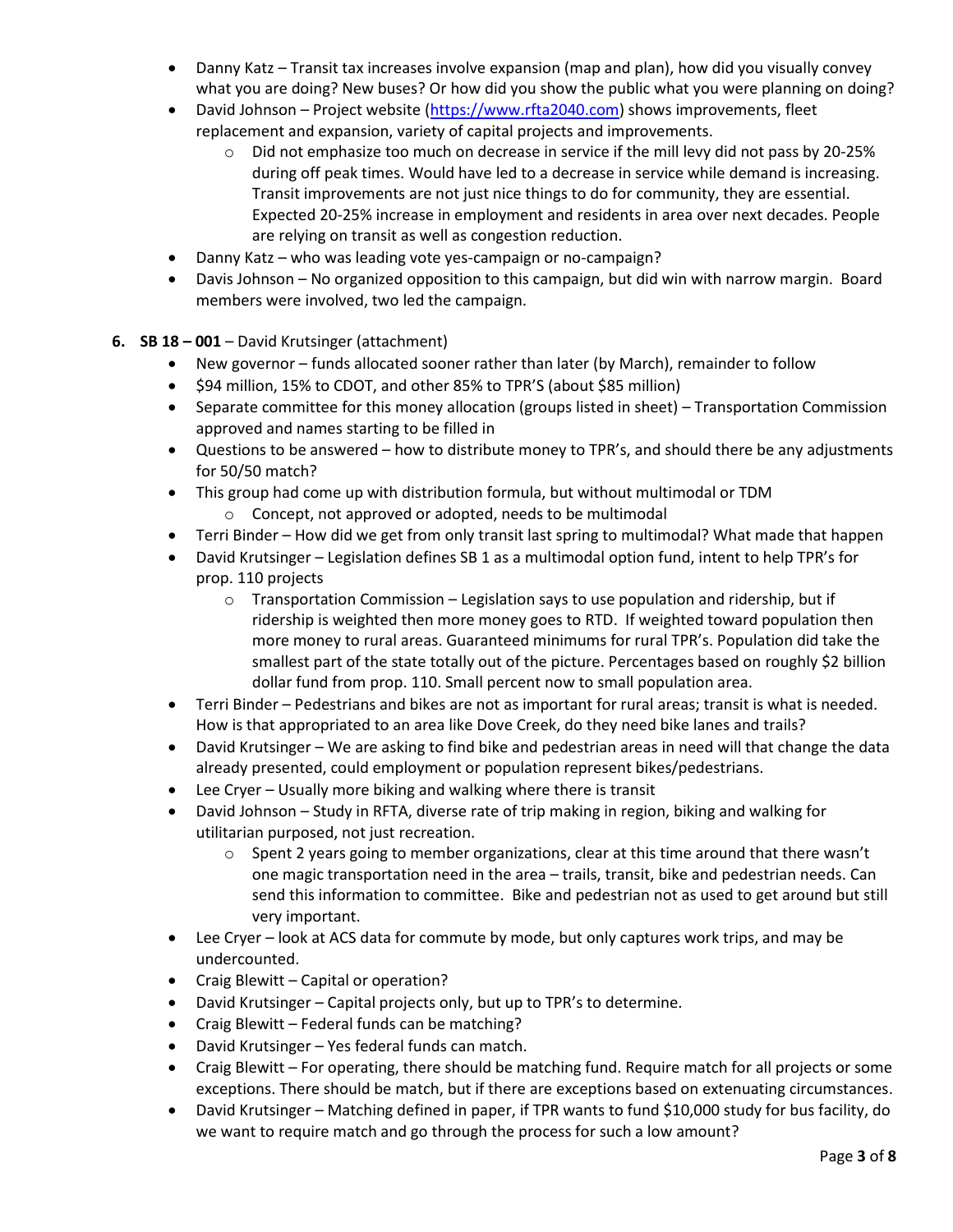- Reporting requirement have to tell state legislature where all this money is going
	- $\circ$  TPR's will have full responsibility to allocate money up to 300 projects
	- $\circ$  Reporting requirements could be small, but could be much more, report annually, what percent complete, match rate, and state procurement policy. Need to go back to legislature for more clarification
	- $\circ$  Jim Souby Legislature could be convinced that efficiency is more important than depth.
- David Krutsinger David Johnson expect two meetings on calendar because current forecast of committee for Transportation Commission. To meet in March, so that decisions are made before money comes.
- Danny Katz \$14 million CDOT allocation?
- David Krutsinger Yes, CDOT, one time application to find 3-5 main street for full multimodal projects, sidewalks, bike lanes, new bus shelters (Bustang), Wi-Fi at bus stop – show how a DOT can be multimodal, no park-n-rides.
- Internally for \$14 million Splice it? Allocation for each mode? Legislature expects us to do something interesting but can't when divide the money 5 ways.
- Danny Katz Is there a formal process for this?
- Bob Wilson-How are these chosen?
- David Krutsinger Data, Outrider bus stops, main street info from TPR's , mapping fiber network (to activate Wi-Fi or something for first mile/last mile connectivity)
- Bob Wilson– Five projects, split between five regions?
- David Krutsinger If we get more than 5 projects, then not as meaningful projects, not tied to doing one per region, even though politically attractive.
- Danny Katz June or July?
- Danny Katz Having gone through process of 110 local looking at multimodal needs, is there tension from that process, worry about some regions look at this and put together example and other regions didn't hear about this soon enough, what would transit agency or TPR say about this?
- David Krutsinger \$14 million is CDOT's money to spend, \$85 million to going to TPR's, we are looking at state highways and where CDOT can fit into that.
- Danny Katz people want fighting chance that they can propose something to you and that they didn't get passed by
- David Krutsinger Transparent about all of SB1 and so no one feels left behind
- Terri Binder– Is it only rural? Or could Denver and Boulder also submit?
- David Krutsinger In urban areas, doing stuff on state highways is more expensive than \$3-4 million in terms of environmental impacts, such as Wadsworth or Colorado Blvd. because of stakeholders.
- Robert Eaton– True multimodal projects could be near passenger rail.

## **7. SB 267 (non-rural)** – David Krutsinger (attachment)

- Craig Blewitt Pay back funds, Share in the risk?
- David Krutsinger CDOT needs to look into this more. State legislature will pay back fund but if enter into partnership projects, then risk that later the state legislature will not honor paying back and then would be on CDOT to pay back funds.
- Craig Blewitt If local governments have obligations then need to budget, bring up cash flow problems, take on burden not quite certain of this.
- David Krutsinger That part needs to be looked at. In September, we had list of ten projects, then no one would care if propositions passed because of the little pots of money. Now that it didn't pass, we need to go back to the transit development program and go through an intense scoring process in March and May, looking at project readiness, project supported list of over 100 to go through at conceptual level (qualitative ratings) and then move to more quantitative to get final list.
- List of 100% park-n-rides when thought prop. 110 passed, now looking forward, Bustang has gotten so large that we need a bus storage facility in Colorado Springs or Pueblo. Diverge from all park-n-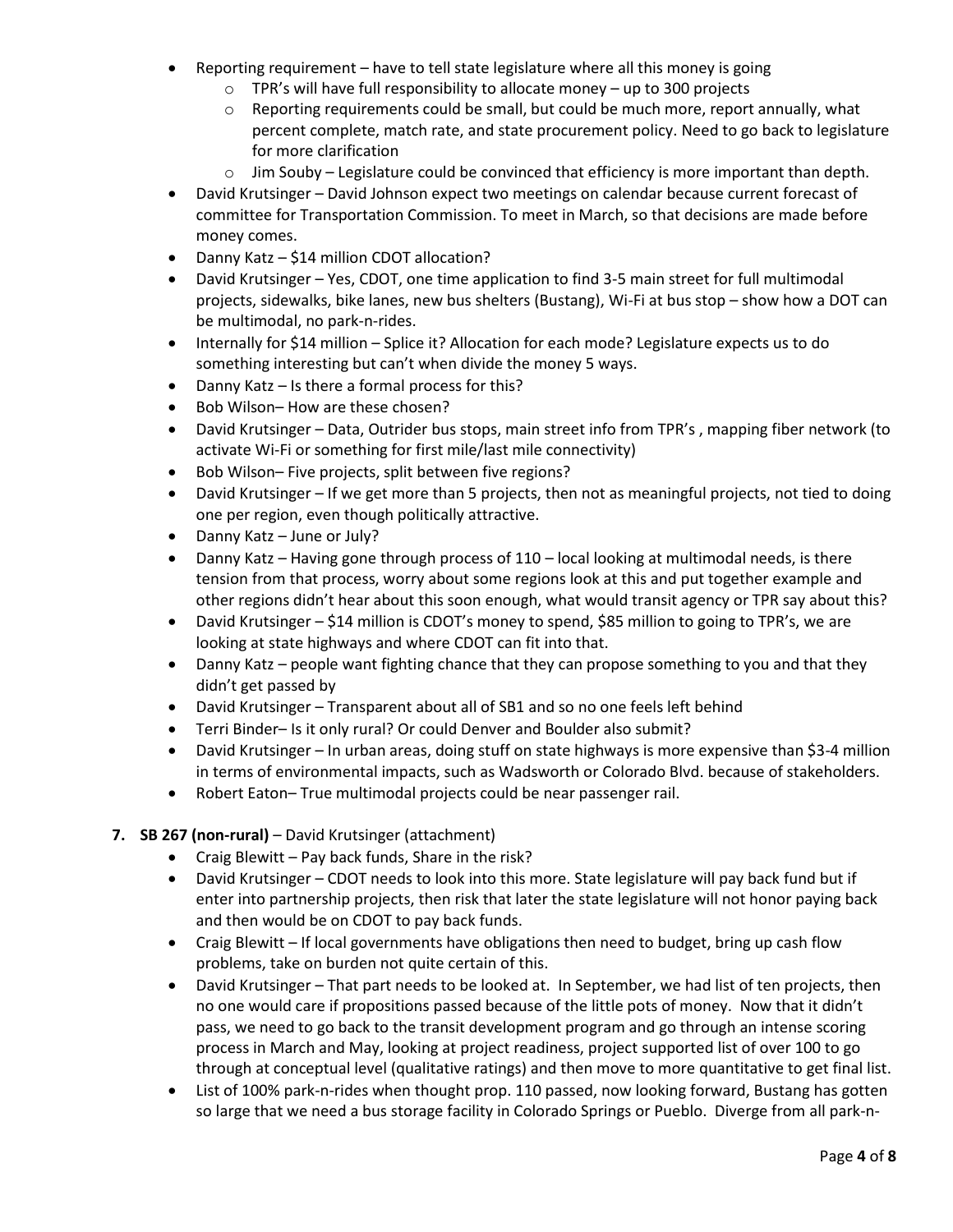rides. Lessen own CDOT portion and have higher portion of grant or partnership agency projects. \$14 million park-n-ride and \$18 million for partnership projections.

- Danny Katz Biggest question is what column to look in, what local partner agencies are interested in taking on this risk. First step is articulating this risk and if not then have to do the 100% CDOT bucket completely. As someone who has been involved, the risk is very high with 20 years of repayment, especially when CDOT is looked to see as having a lot of money. Interested to see if local partner agency is even interested.
- David Krutsinger Need outreach to partners and to do our homework
- Danny Katz Hesitant to focus only on park-n-rides, appreciate opportunity to look at other projects.
- **8. Southwest Chief Front Range Rail Commission Update** Jim Souby / Pete Rickershauser / David Krutsinger (attachment)
	- Phases that Rail Commission visioned for future of rail \$2.5 million to hire Executive Director for Rail Commission, and start FRA compliant environmental work.
	- Quick version of what was accomplished in 2018 \$25 million for SW Chief
	- Jim Souby Look at politics, ballot measures see how we want to approach. Some loose ends, but next steps look right. Good support for Amtrak.
	- Robert Eaton Ray Lang from Amtrak is interested in Front Range rail Amtrak 2.0 is looking at urban centers. Look at legislature and the Transportation Commission. Next steps, Omnibus operation if passes, SW Chief funding, TIGER grant funding, and look at appropriations with federal government.
	- David Krutsinger Discussion this morning, Amtrak 2.0, does this mean any significant changes or downgrade to rural areas?
	- Robert Eaton No, but looking at major markets around the U.S. (LA-LV, Dallas, CO Front Range, Florida)
	- Danny Katz Isn't this out of the blue?
	- Jim Souby Three senators from each party say absolutely no, we have given you enough money.
	- Robert Eaton Follow direction of congress.
	- Jim Souby Bipartisan House support. Any one from rural areas understands connection
	- Danny Katz How can we support and ramp up funding?
	- Robert Eaton Plan and introduce to Congress.
	- Danny Katz Possible to run passenger rail along Front Range within next couple of years?
	- Jim Souby Worried about funding, Congress said the wall could interfere. FRA had a hand in this, regulatory had seen investment and could get congressional and bipartisan support.
	- Robert Eaton New Mexico piece, need to look at that, capital program, ownership and maintenance of operating the train of the right of way. Have to look at how to handle with New Mexico or other states.
	- David Krutsinger Because of the partnerships, impacts to the transit funding has been small and leverages a significant amount of money, leveraged \$100 million in partnerships, if Omnibus adds \$50 million off \$2.5 million from Colorado goal of preserving SW chief.
- **9. Capital Call Update** Qing Lin (attachment)
	- Planning Unit called for projects but now falls onto Programing Unit under new DTR structure
		- $\circ$  First call is for settlement, SB 267 (\$9.5 million is for rural), SB 1 minimum for \$32 million, we have 18 million but because of local match that spread out over five years.
		- o 80 applications, 42 from existing agencies, 3 from new agencies
		- o First committee is with Eric and Nate to score for vehicle and expansion facilities.
		- o Michael Snow lead for settlement funds.
		- o March meeting proposed award list.
	- Danny Katz It it public (applications) settlement funds, what people are applying for?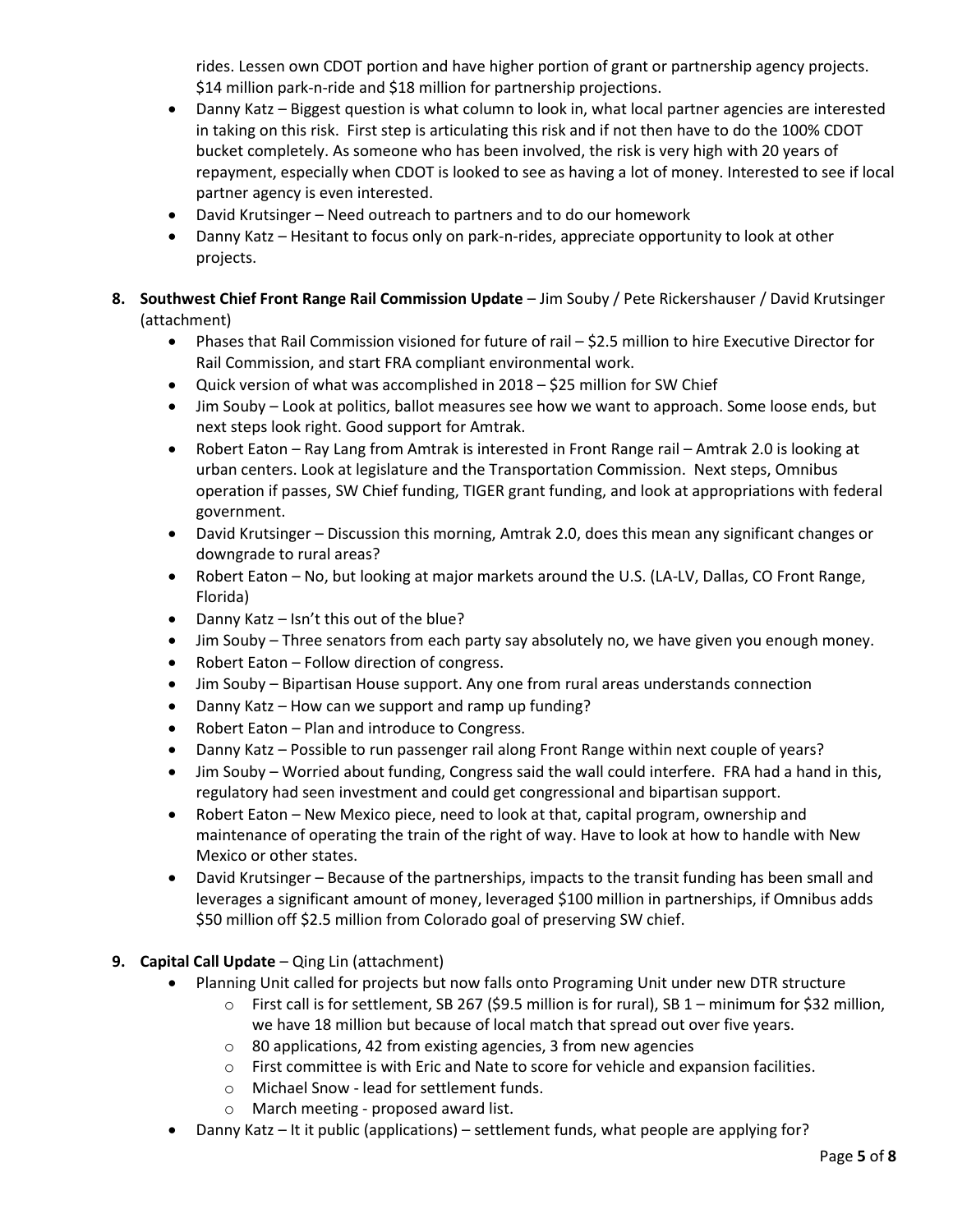- Michael Snow Can put together list of summary of these or google drive with all of the applications.
- David Krutsinger TRAC in November \$18 million in settlement funds but release over five years, were worried there was not enough interest. But amount asked shows that we have need far and above \$18 million for transit. Thought rural agencies wouldn't be ready to apply until next year.
- Michael Snow Survey asking how many agencies would be seeking alternative fuel vehicles in the first year or for the next year? Making year one awards with that survey in mind.
- David Krutsinger Include summary of survey for first year review.
- Craig Blewitt Additional funding for settlement funds allocating more than \$3.6 million per year, trying to access some of the unallocated funds.
- Michael Snow Makes case to interagency that we have need and can access the reserve \$12 million dollars. Don't have to spend money quickly to have that argument. Need to look at long term fuel plan as well, can go to settlement committee to show demand. Better proportion than what we got of the whole settlement pot.
- Matthew Helfant Fair to say that requests for expansion vehicles is less than for true demand because CDOT says priority for replacement vehicles.

## **10. Outrider – Phase 3 / stakeholder outreach** – Mike Timlin (attachment)

- Mike has been working with HDR for last couple of months to prioritize 21 routes for Outrider phase 3 expansion.
	- $\circ$  Subsides Greyhound from Denver to Salt Lake City not dealing with that but will in future.
	- o HDR has completed methodology published in *Transit Cooperation Research Program* in 1990's for rural transit.
- Top five routes on map Trinidad to Pueblo, Sterling and Greeley, Grand Junction to Telluride, Montrose and Gunnison, Crested Butte to Gunnison
	- o Telluride to Grand Junction new study done
	- $\circ$  Grand Junction as western Colorado major hub get people round trip in one day.
- Phase 3 would be working with local transit entities, and not working with private for profits, provide money for agencies and rolling stock.
- Next three months visit 15 TPR's/ MPO's and get their input. If not ready to operate then move onto the next who is ready.

## 11. **Bustang Fare Increase** – Mike Timlin (attachment)

- loss of CDL drivers, RTD deals with this as well as most transit agencies in the state.
	- o Critical problem Bustang operation impacted because there are not enough drivers
		- o 2 lines on west, Denver to Vail and Denver to Fort Collins
	- o Express line to support winter recreation, all buses including express are full.
	- $\circ$  Have had to overload buses, no back up drivers, did contract with Summit Express and have gone to capacity with them too.
	- o Average in January 263 people per day on west line.
- David Krutsinger Growth rate for Bustang is a good problem to have, but now it's too much because customers are left at the bus stop.
- Mike Timlin Met with ACE Express insurance costs are rising and wages are low. Nine percent increase in funding to increase driver wages so they can meet RTD's minimum. Talking with CDOT there is also a problem hiring plow drivers, Intermountain region is struggling.
- Fuel as a cost per mile has gone up from \$0.379 to \$0.519 since FY2015-2016 1 million revenue miles is this year's benchmark
- Wheel cost versus revenue is increasing recommending a fare increase to offset that.
	- o 17 cent to 18 cents per mile fare increase, provide smaller increase in lower fuel bands, but higher in longer fuel band
	- o Instead suggesting a straight dollar increase for all routes.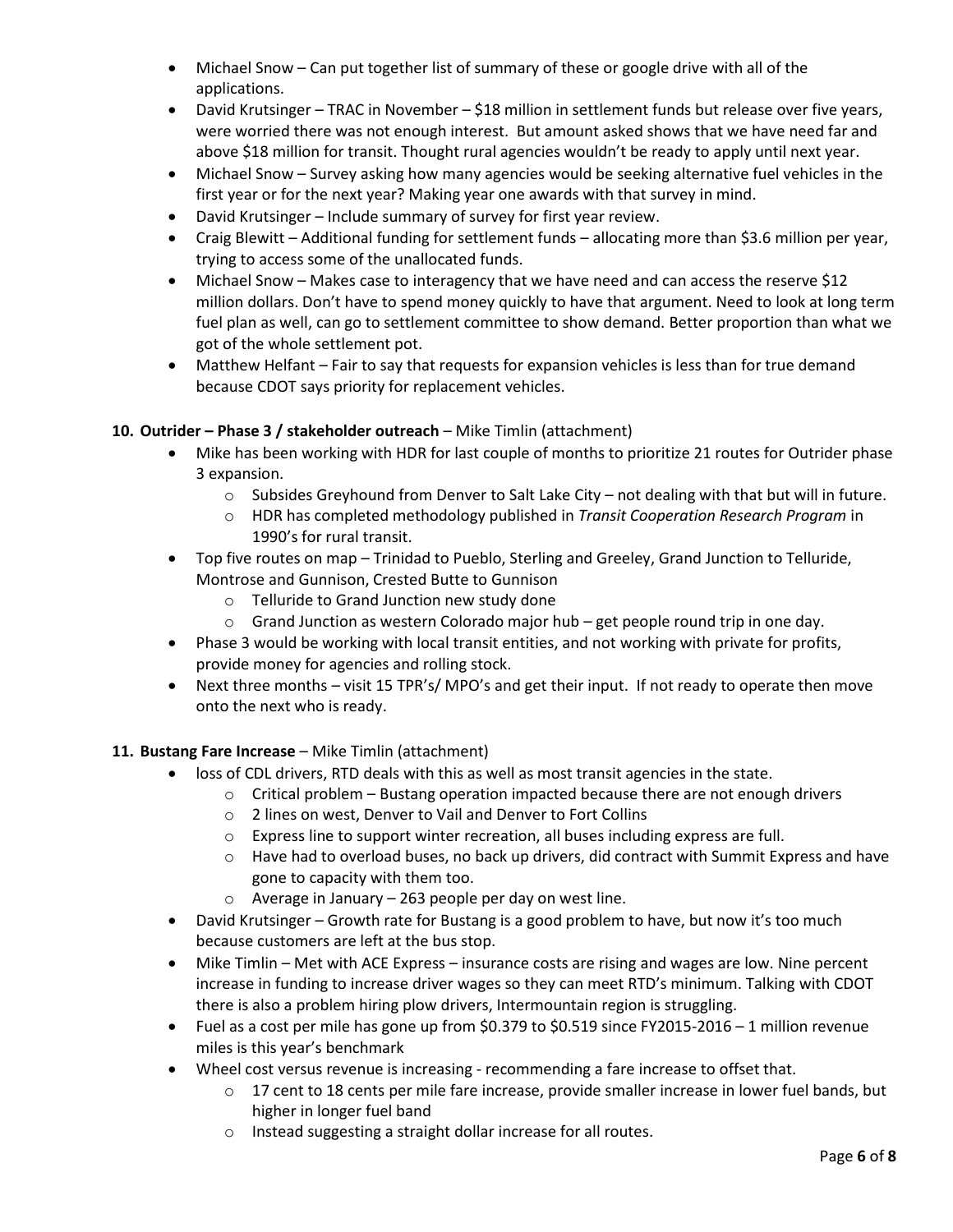- Present to STAC and Transportation Commission. No increase until May schedule change.
- Craig Blewitt Thought process on why long trips incentivized instead of short trips. Ft Collins to Denver? Commuters?
- Mike Timlin Multi-ride ticket purchases aren't going to see the price increase, just single trip
- Terri Binder Are salaries too low or is it just low unemployment?
- Mike Timlin Commercial drivers and airline pilots are under a lot of federal regulation. Yearly health exams, so people worry about job stability. Drug screening causes difficulties. Driving record is scrutinized. Private sector insurance companies are extremely picky on who is allowed to drive. Will look at driving records themselves.
- Terri Binder Regulation is deterring people from profession.
- Mike Timlin RTD has had to deal with minimum wage increases and with wage prices, people choose other professions.
	- $\circ$  Department of Corrections has a program to drive trucks, but can't do that for passenger buses.
- Danny Katz Snow plow, paying certain amount because government employee, but with contracting out that doesn't apply?
- Mike Timlin Yes, they can pay what they agreed to us, and we have obligation to make sure expenses appropriate and CDOT must make sure they are being paid what was agreed upon.
	- o Training in southern California but different regulation because of California laws, a recovery plan to bring those trained there and driving trucks to switch to passenger bus.
- Lee Cryer RTD offers CDL training, but the agency has more leverage
- *The Committee voted unanimously to recommend approval of a \$1 fare increase to Bustang services.*

## **12. State Management Plan** – Brodie Ayers (attachment)

- Timeline
	- o Draft Final Mid January 2019
	- o Out for comment late January Out for comment late January
	- o Submit SMP to FTA Mid February 2019
	- o Expect FTA approval June 2019
	- o Publish Approved SMP to website July 2019 July
- Update every three years policies and procedures, not codified but do in conjunction with SMR.

#### **13. Additional items**

- Craig Blewitt Time of TRAC meetings and chair/vice chair set up.
- David Krutsinger talked with Ann about changing the charter to have a chair and vice chair to vote on that in March.
- Jim Souby Convenient to have commission and TRAC on the same day, improves travel time.
- Robert Eaton For those who travel its more convenient, or just Thursday and Friday.
- Craig Blewitt Timed TRAC with STAC STAC is no longer on same day.
- David Krutsinger Not a specific time but assumed SW Chief is not always going to be at the same time/same Friday. One meeting Thursday afternoon, one Friday. Two meetings back to back. Craig how much time to move up to combat commute?
- Craig Blewitt Earlier is better
- Larry Worth Brown bag lunch get out at three?
- Terri Binder Stay on Friday
- Jim Souby Thought something has passed it would be on Thursdays but keep meeting on Fridays.
- David Krutsinger Every other month 12-3 pm
- Jim Souby TRAC on the train?